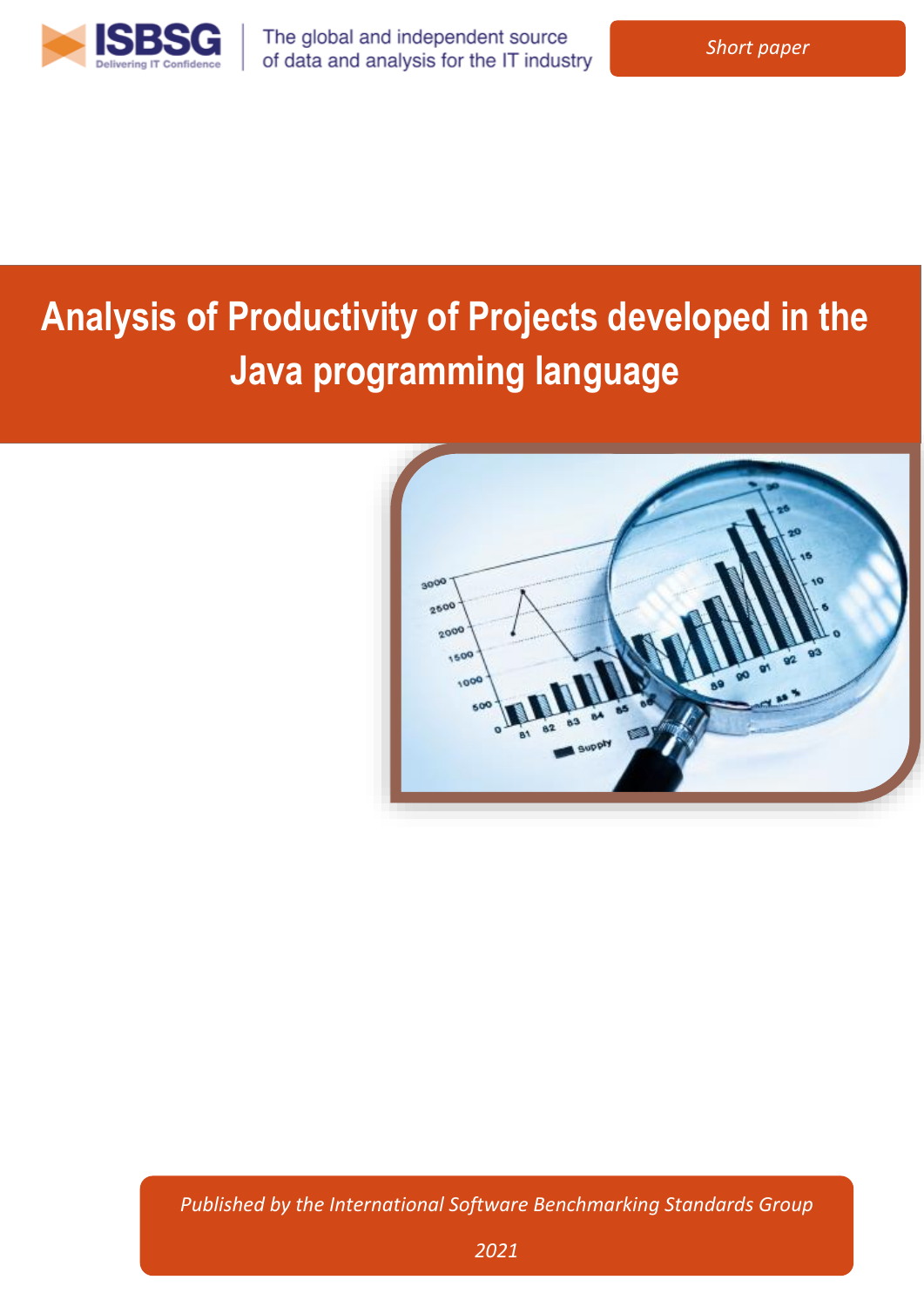### **Introduction**

As the ISBSG repository contains more data of projects carried out in an agile way of working, analysis of differences between traditional projects and agile projects becomes more significant. The ISBSG collects industry data, where output is measured using ISO/IEC standardized and therefore objective, repeatable, auditable methods, such as Nesma, IFPUG and COSMIC function points. Typical key metrics based on function points are:

- Project Delivery Rate (PDR)<sup>1</sup>: Hours spent per function point
- Cost efficiency: Cost (or Price) per function point
- Quality: Defects per function point (in test and/or 1<sup>st</sup> month of production)
- Speed: Function points delivered per calendar month.

The ISBSG repository 'New Developments & Enhancements' contains thousands of completed projects for which these metrics are calculated, enabling organizations to use this industry data for fact-based understanding and decision making. In this short paper, the difference in productivity between traditional and agile projects is analyzed.

#### **Java**

1

Java is a high-level, class-based, object-oriented programming language that is designed to have as few implementation dependencies as possible<sup>2</sup>. It has been used for over 25 years and therefore there is a lot of available data of Java projects. The 2021 ISBSG Development & Enhancement repository contains over 2000 projects developed in the Java language.

<sup>&</sup>lt;sup>1</sup> The PDR is actually the inverse of the universal concept of Productivity (output/input) as it is easier to process for human minds, which usually struggles with metrics with many decimals.

 $2$  https://en.wikipedia.org/wiki/Java (programming language)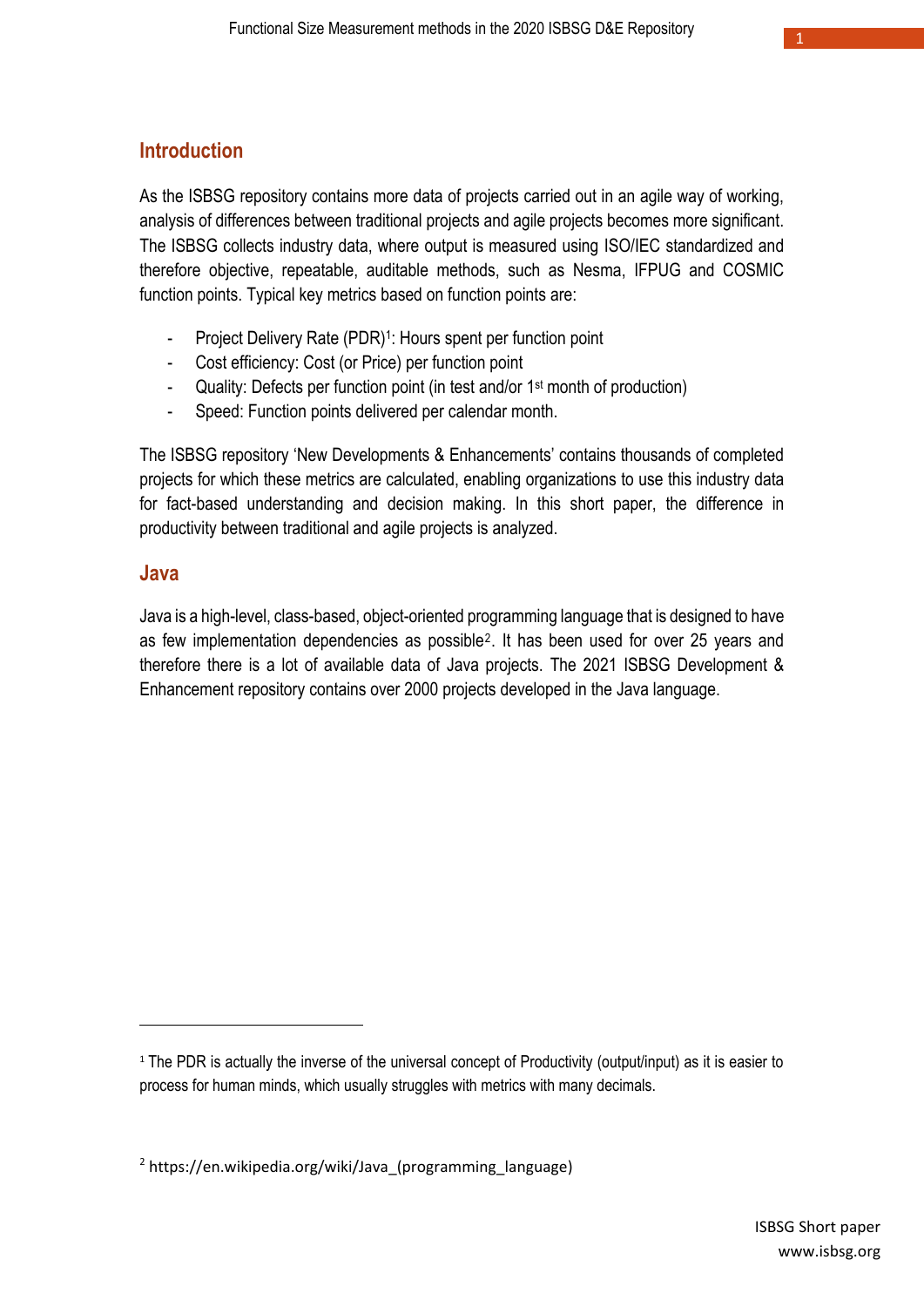

**Figure 1: Number of Agile projects per programming language in the ISBSG 2021 D&E repository**

# **Average Project Delivery Rate (PDR)**

Tin the next figure the average Normalized<sup>3</sup> Project Delivery Rate is given for the Java projects per size category for the programming language Java. Only projects measured in IFPUG 4+ and Nesma and delivered after 2014 (Data quality rating A or B) are selected.



<sup>&</sup>lt;sup>3</sup> The Normalized PDR shows the PDR for all development phases ISBSG acknowledges: Plan, Specify, Design, Build, Test and Implement.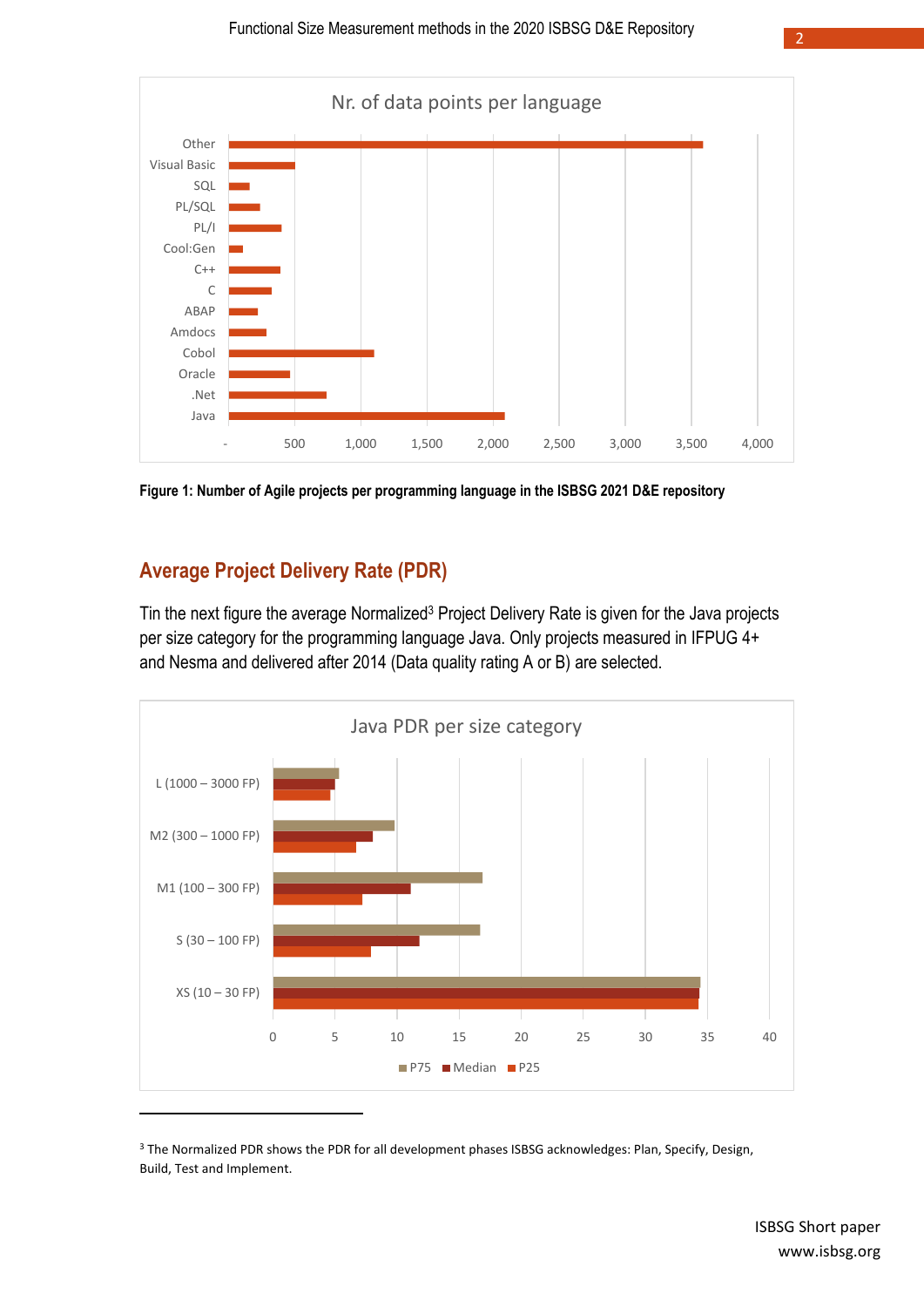It shows very clear that as the project size gets larger, the PDR is getting smaller and also the variance aroud the median is getting smaller. Fo the XS projects, only 2 data points were selected, so those PDR's may be less accurate than the PDR's of other size categories.

#### **Table 2: Average normalized PDR per size category in the ISBSG 2020 D&E repository (Java and .Net)**

For the XXS, XLand XL categories, there is no data for Java projects.

### **Average Project Delivery Rate (PDR) through time**

In the next graph, the P25 (25<sup>th</sup> percentile), the median and the P75 (75<sup>th</sup> percentile), normalized PDR for Java projects is given in 5-year period blocks. It shows that Java projects are delivered more productive over time .



**Figure 3: Average normalized PDR per 5-year period in the ISBSG 2021 D&E repository (Java)**

### **Conclusion**

Java is still a popular programming language and there is a lot of available data in the 2021 ISBSG Developments & Enhancements repository: over 2000 data points. In this short paper an analysis is made of the Project Delivery Rate of Java per size category and over time. The analysis shows that larger projects have lower PDR's and also the PDR is more predictable (lower variance), which is good news for software cost estimators of larger Java projects. The analysis also shows that Java projects are getting more productive over time, also showing a lower variance in PDR, and therefore increased predictability.

If you wish to do your own analysis, or if you are interested to use the ISBSG data for Cost estimation, benchmarking, performance measurement, procurement, etc., please subscribe to the data here:<https://www.isbsg.org/project-data/>